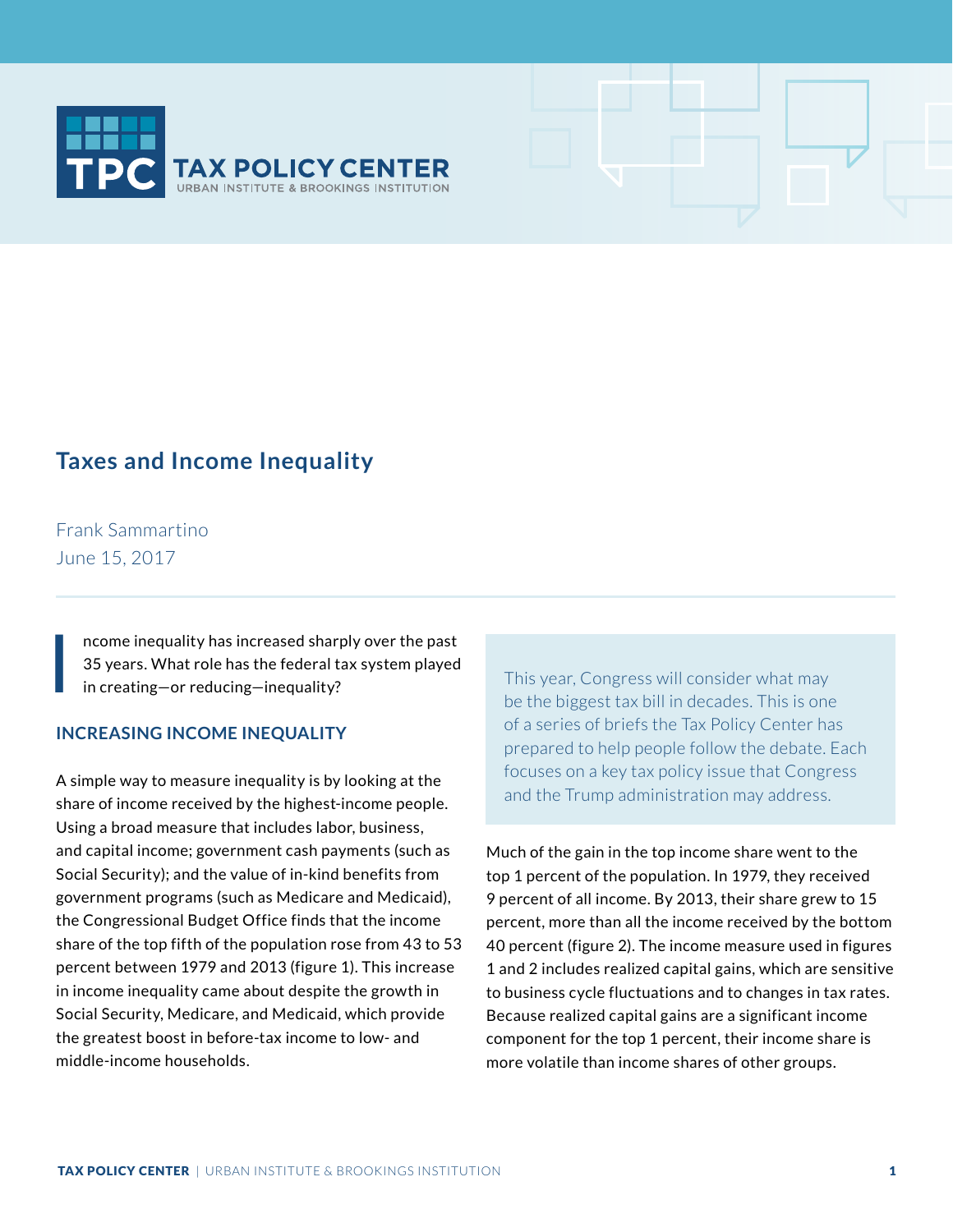## FIGURE 1

# Share of Before-Tax Income by Quintile 1979–2013



Source: Congressional Budget Office (CBO), *The Distribution of Household Income and Federal Taxes,*  (Washington, DC: CBO, 2016), supplemental data.

## FIGURE 2

## Share of Before-Tax Income for theTop 1 and Bottom 40 1979–2013



*Percent*



Source: Congressional Budget Office (CBO), *The Distribution of Household Income and Federal Taxes,*  (Washington, DC: CBO, 2016), supplemental data.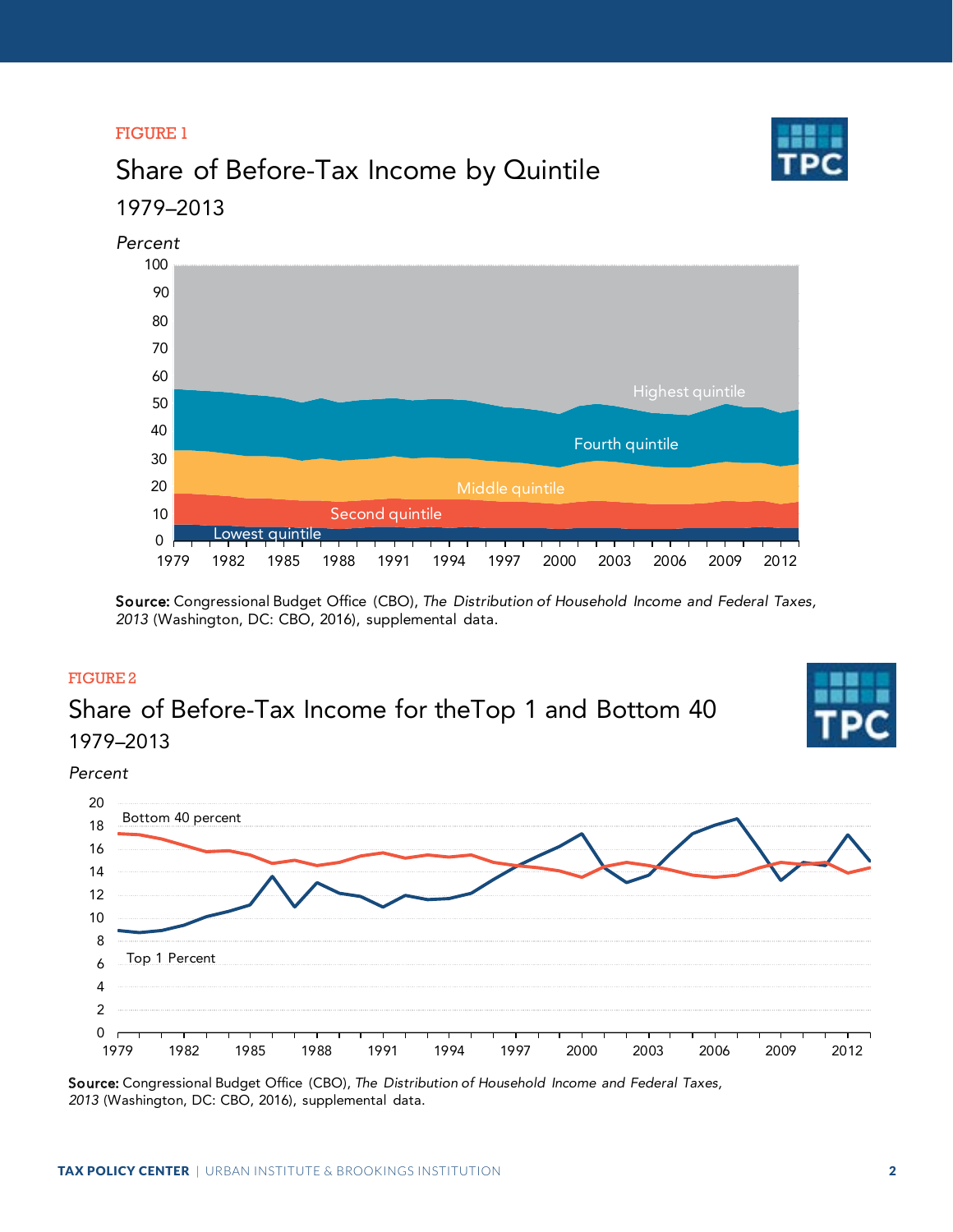Top income shares have not reached these levels since the 1920s (figure 3). After falling precipitously during the Great Depression and World War II, the income share of the top 1 percent leveled off during the next three decades. It began climbing again in the 1980s, interrupted only by the 2001 and 2008–09 recessions. Since the stock market rebound, income shares of the top 1 percent have increased again.

## **A WORLDWIDE PHENOMENON**

The United States is not the only country with increasing income inequality. Most member countries of the [Organisation for Economic Co-operation and](http://www.oecd.org/social/OECD2014-FocusOnTopIncomes.pdf)  [Development](http://www.oecd.org/social/OECD2014-FocusOnTopIncomes.pdf) have experienced the same phenomenon, though to a lesser degree than the United States (figure 4).

### **THE ROLE OF TAXES**

The figures so far only consider income before taxes. What happens after we account for taxes?

The US federal tax system is progressive. High-income households pay a larger share of their income in total federal taxes than low-income households (figure 5). State and local taxes, which are not included in this analysis, are much less progressive, and some, such as sales taxes, are regressive (low-income households pay a higher share of their income in sales taxes than high-income households).

Because federal taxes are progressive, the distribution of after-tax income is more equal than income before taxes. High-income households have a slightly smaller share of total income after taxes than their share of income before



Source: Emmanuel Saez, "Striking It Richer: The Evolution of Top Incomes in the United States (Updated with 2015 preliminary estimates)" (Berkeley: University of California, Berkeley, 2016). Note: Income is annual gross income reported on individual tax returns, excluding capital gains and government transfers (such as Social Security, unemployment benefits, and welfare payments) and before individual income taxes and employees' payroll taxes.

## FIGURE 3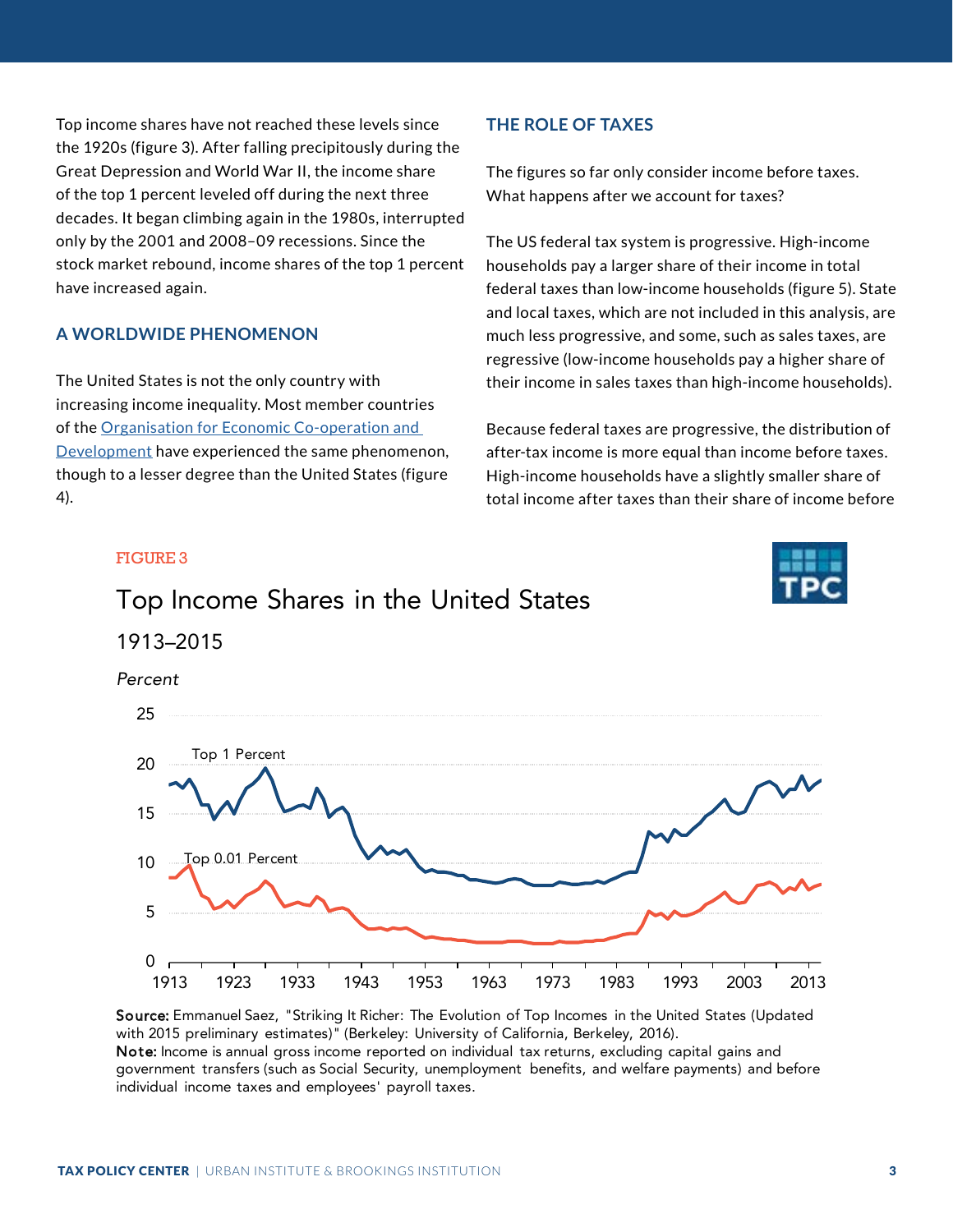### FIGURE 4



## Shares of Top 1 Percent Incomes in Total Pretax Income

1981–2012 (or closest)



Source: Organisation for Economic Co-operation and Development (OECD), "FOCUS on Top Income and Taxation in OECD Countries: Was the crisis a game changer? (Paris: OECD, 2014), figure 1. Note: Incomes refer to pretax incomes, excluding capital gains, except in Germany (which includes capital gains). Latest year refers to 2012 for the Netherlands, Sweden, and the United States; 2011 for Norway and the United Kingdom; 2009 for Finland, France, Italy, and Switzerland; 2007 for Germany; 2005 for Portugal; and 2010 for Australia, Canada, Ireland, Japan, New Zealand, and Spain.

#### FIGURE 5

## Average Effective Federal Tax Rate by Income Percentiles

## 2017



Source: "T17-0042–Average Effective Federal Tax Rates–All Tax Units, by Expanded Cash Income Percentile, 2017," Urban-Brookings Tax Policy Center, last updated March 17, 2017.

Note: The average effective federal tax rate is the sum of individual and corporate income tax, payroll taxes for Social Security and Medicare, the estate tax, and excise taxes as a percentage of expanded cash income. For a description of expanded cash income, see "Income Measure Used in Distributional Analyses by the Tax Policy Center," Urban-Brookings Tax Policy Center, accessed June 8, 2017.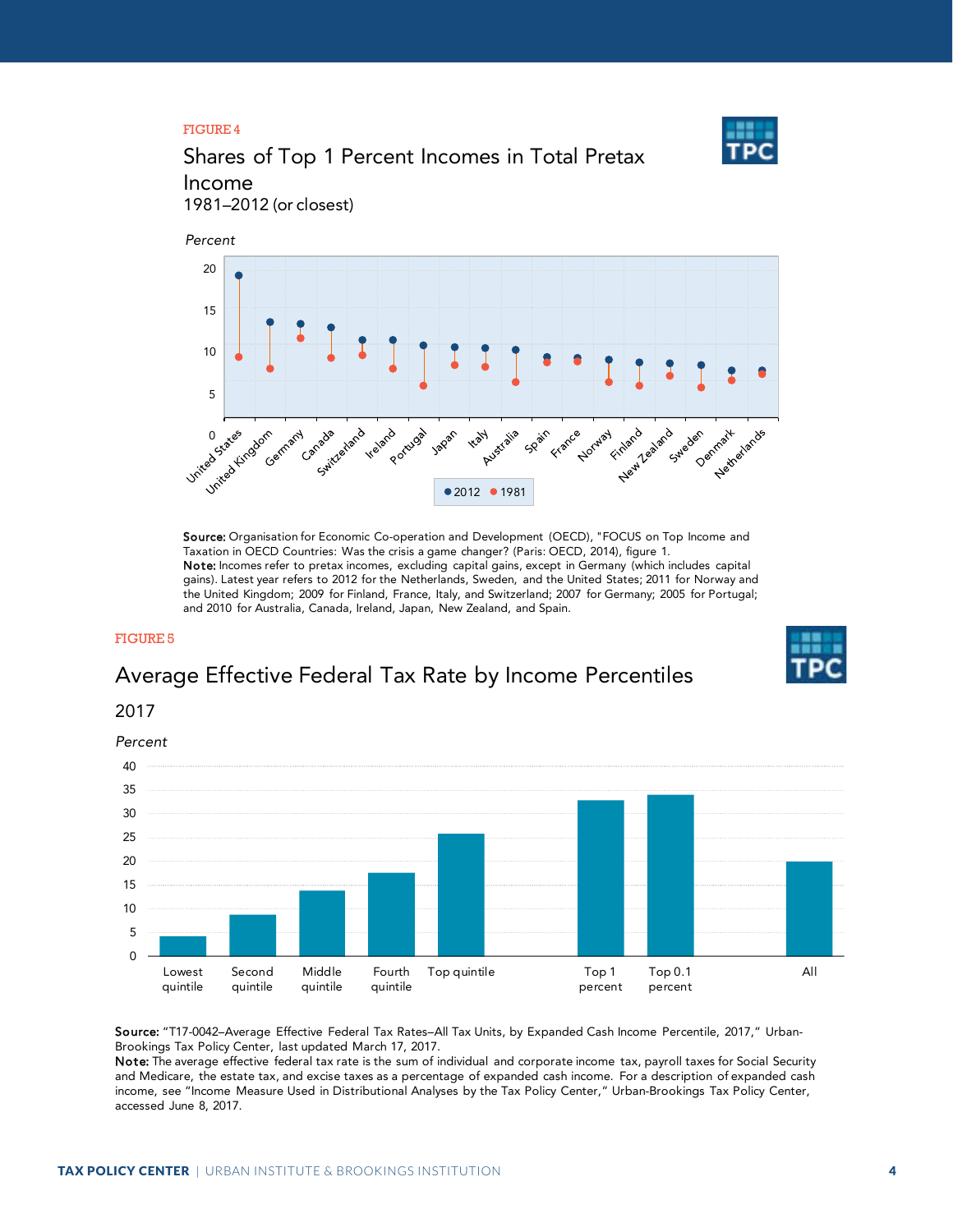taxes, while the reverse is true for other income groups (figure 6).

Federal taxes are more progressive than they were 35 years ago. Although the average tax rate for high-income households has varied a lot, the average tax rate for these households was nearly the same in recent years as at its peaks in 1977 and 1995. Meanwhile, the average tax rate for middle- and low-income groups dropped incrementally from the early 1980s through 2007 and then fell dramatically from 2007 through 2009 because of [temporary tax cuts](http://www.taxpolicycenter.org/briefing-book/what-did-2008-10-tax-stimulus-acts-do) enacted in response to the Great Recession. Average rates rebounded as those tax cuts expired, but by 2013, remained well below their 1979 values for those groups (figure 7).

FIGURE 6

### **EFFECT OF TAXES ON INCOME INEQUALITY**

A more progressive tax system would reduce income inequality if nothing else changes. But while federal taxes became more progressive, they also were shrinking relative to before-tax income starting in 2001, thanks to tax cuts during the administrations of George W. Bush and Barack Obama. A lower average tax rate offset the equalizing effect of increased tax progressivity, leaving the effect of federal taxes on income inequality little changed.

A widely used measure of income inequality is the Gini index. The index has a value of zero when income is distributed equally across all income groups and a value

## $\Omega$ 10 20 30 50 60 Lowest quintile Second quintile Middle quintile Fourth quintile Top quintile Tom Top 1 percent Top 0.1 percent ■ Share of before-tax Income (percent) ■ Share of after-tax income (percent) Shares of Before- and After-Tax Income by Quintile 2017 *Percent*

Source: "T17-0007–Baseline Distribution of Income and Federal Taxes, All Tax Units, by Expanded Cash Income Percentile, 2017," Urban-Brookings Tax Policy Center, March 10, 2017.

Note: Before-tax income is measured as expanded cash income. For a description of expanded cash income, see "Income Measure Used in Distributional Analyses by the Tax Policy Center," Urban-Brookings Tax Policy Center, accessed June 8, 2017. After-tax income is expanded cash income less individual income tax net of refundable credits, corporate income tax, payroll taxes (Social Security and Medicare), the estate tax, and excise taxes.

# 40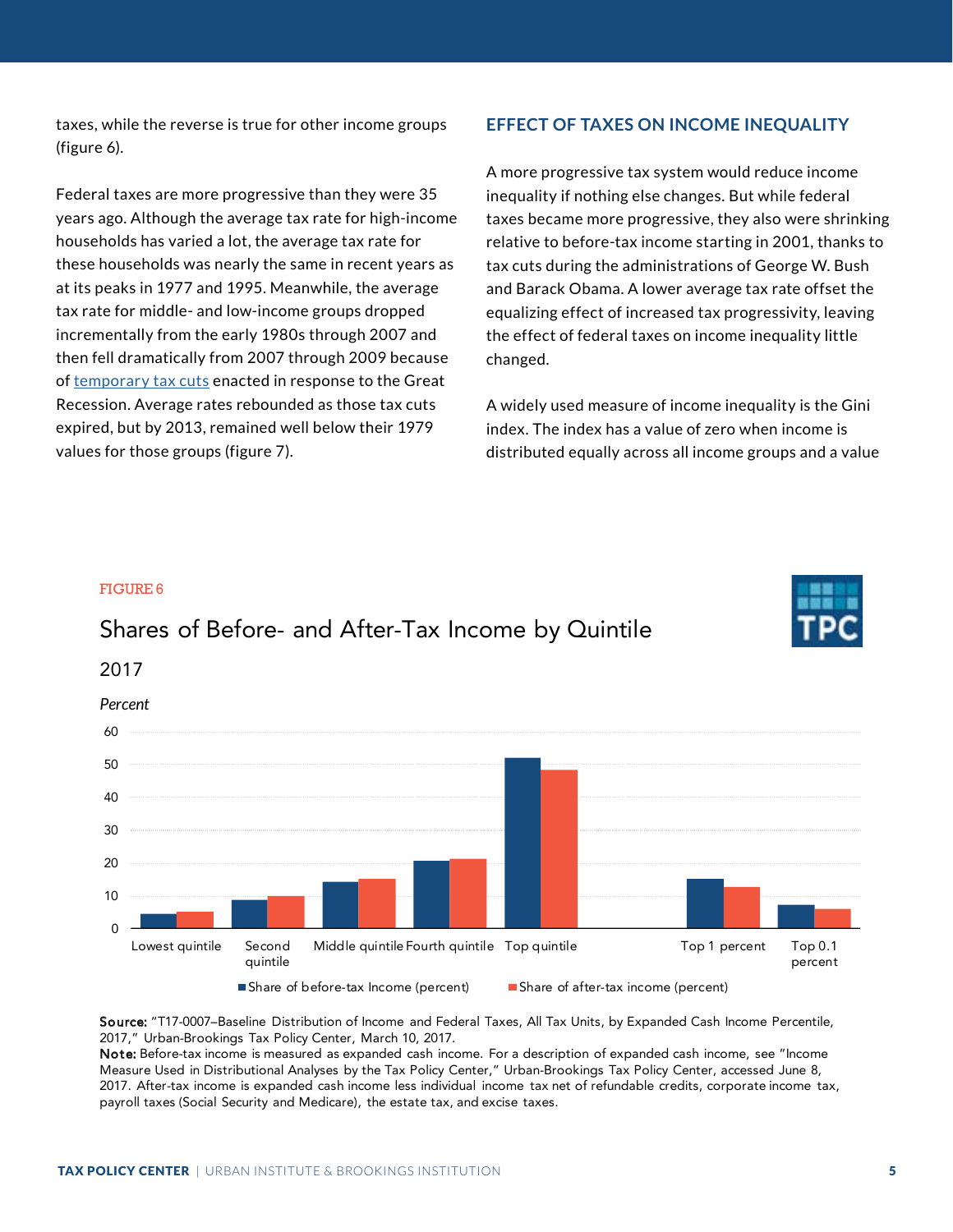of one when the highest income group receives all the income. By this measure, inequality has been consistently lower for after-tax income than for before-tax income (figure 8).

The gap between the index for before-tax and after-tax incomes measures how much taxes reduce inequality. The bigger the difference, the more taxes equalize income. The gap closed during the 1980s as taxes relative to income fell more for high-income households than for low-income groups. But as federal taxes became more progressive starting in the 1980s, the gap between before-tax and after-tax income inequality widened. It remains at roughly the pre-1980 level.

The bottom line is that before-tax income inequality has risen since the 1970s, despite an increase in government transfer payments. Because high-income people pay higher average tax rates than others, federal taxes reduce inequality. But the mitigating effect of taxes is about the same today as before 1980. Thus, after-tax income inequality has increased about as much as before-tax inequality. Taxes have not exacerbated increasing income inequality, but have not done much to offset it.

### FIGURE 7

# Average Federal Tax Rates for All Households by Before-Tax Income Group



Source: Congressional Budget Office (CBO), *The Distribution of Household Income and Federal Taxes, 2013* (Washington, DC: CBO, 2016), figure 2.